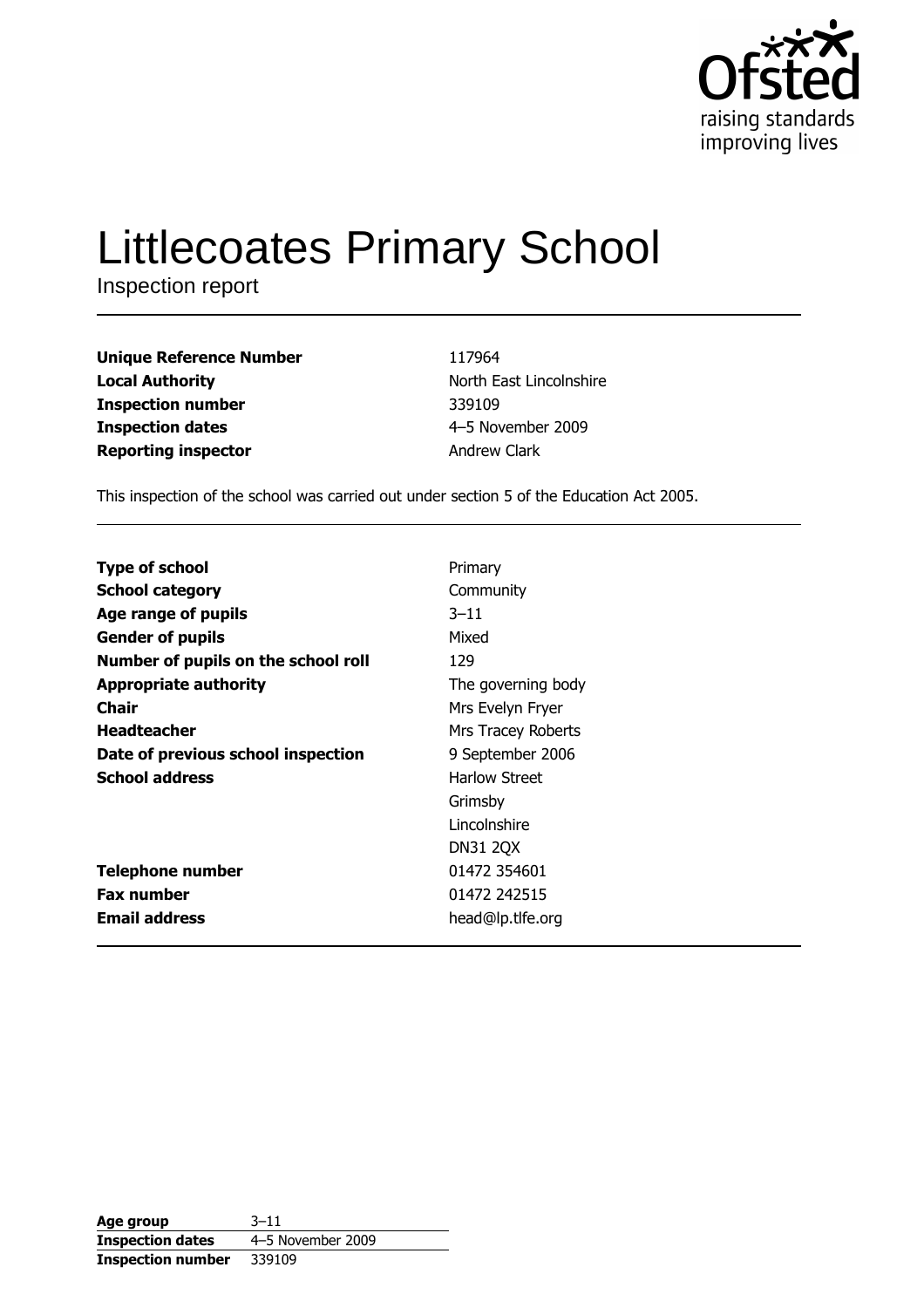The Office for Standards in Education, Children's Services and Skills (Ofsted) regulates and inspects to achieve excellence in the care of children and young people, and in education and skills for learners of all ages. It regulates and inspects childcare and children's social care, and inspects the Children and Family Court Advisory Support Service (Cafcass), schools, colleges, initial teacher training, work-based learning and skills training, adult and community learning, and education and training in prisons and other secure establishments. It rates council children's services, and inspects services for looked after children, safequarding and child protection.

Further copies of this report are obtainable from the school. Under the Education Act 2005, the school must provide a copy of this report free of charge to certain categories of people. A charge not exceeding the full cost of reproduction may be made for any other copies supplied.

If you would like a copy of this document in a different format, such as large print or Braille, please telephone 08456 404045, or email enquiries@ofsted.gov.uk.

You may copy all or parts of this document for non-commercial educational purposes, as long as you give details of the source and date of publication and do not alter the documentation in any way.

Royal Exchange Buildings St Ann's Square Manchester M2 7LA T: 08456 404045 Textphone: 0161 618 8524 E: enquiries@ofsted.gov.uk W: www.ofsted.gov.uk © Crown copyright 2009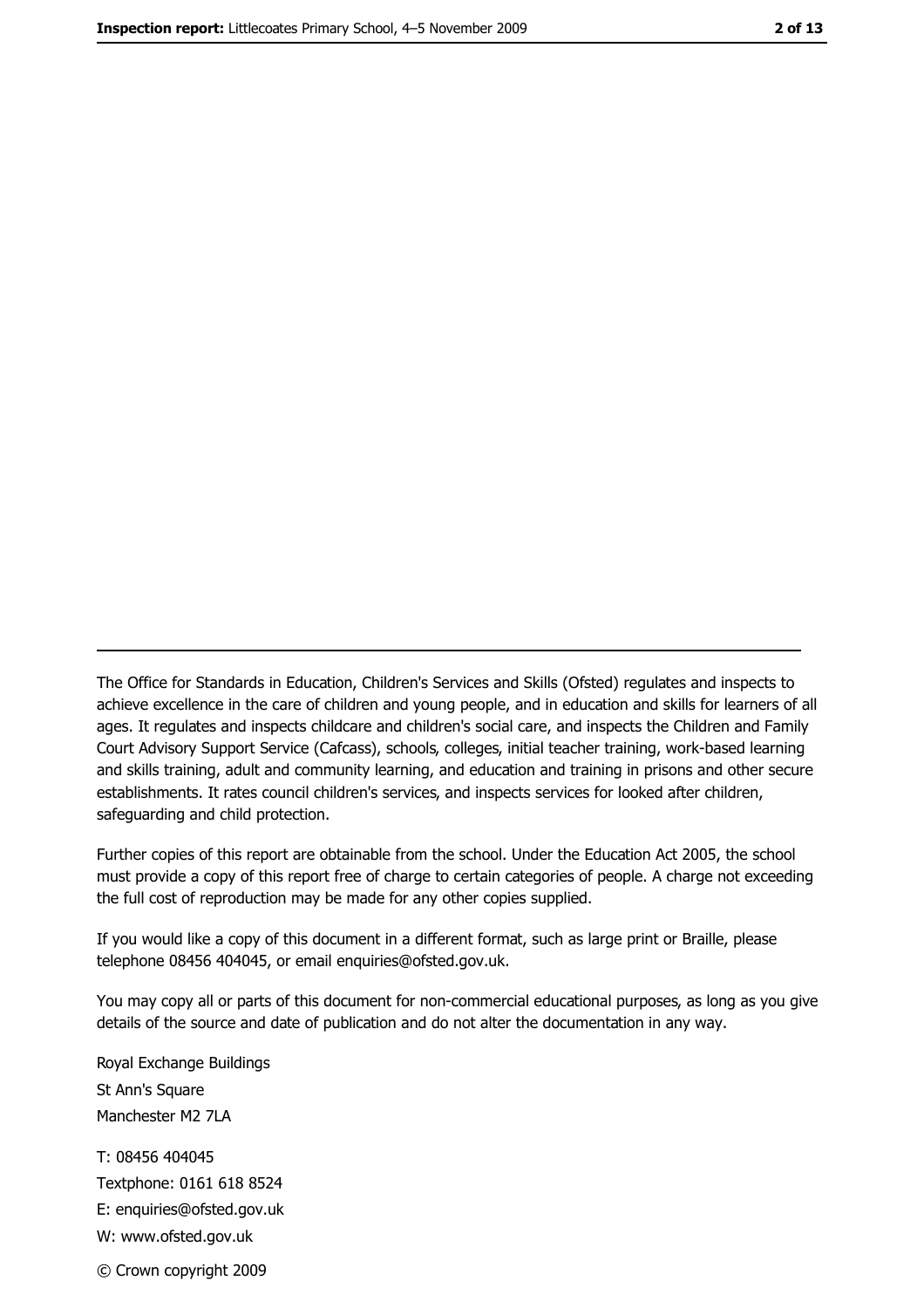# **Introduction**

This inspection was carried out by two additional inspectors. The inspectors visited 12 lessons and held meetings with governors, staff, groups of pupils and parents. They observed the school's work and looked at a range of documentation, including policies, the improvement plan and analysis of school records on pupils' progress and attainment. The inspection team received and analysed 39 questionnaires from parents as well as a sample of questionnaires completed by pupils.

The inspection team reviewed many aspects of the school's work. It looked in detail at the following:

- the skills children start school with and the progress they make through the Early  $\blacksquare$ **Years Foundation Stage**
- the progress pupils make in writing, especially the more-able  $\blacksquare$
- how well the curriculum meets the needs of pupils of all abilities and backgrounds.  $\blacksquare$

## Information about the school

This school is smaller than average. The percentage of pupils eligible for a free school meal is well above average. The majority of pupils are from White British backgrounds. A small number of pupils are from Eastern European families and some are at an early stage of learning English as an additional language. The percentage of pupils identified with special educational needs and/or disabilities is well above average. The Early Years Foundation Stage consists of a Nursery and a Reception class. The school has achieved an Active Mark award.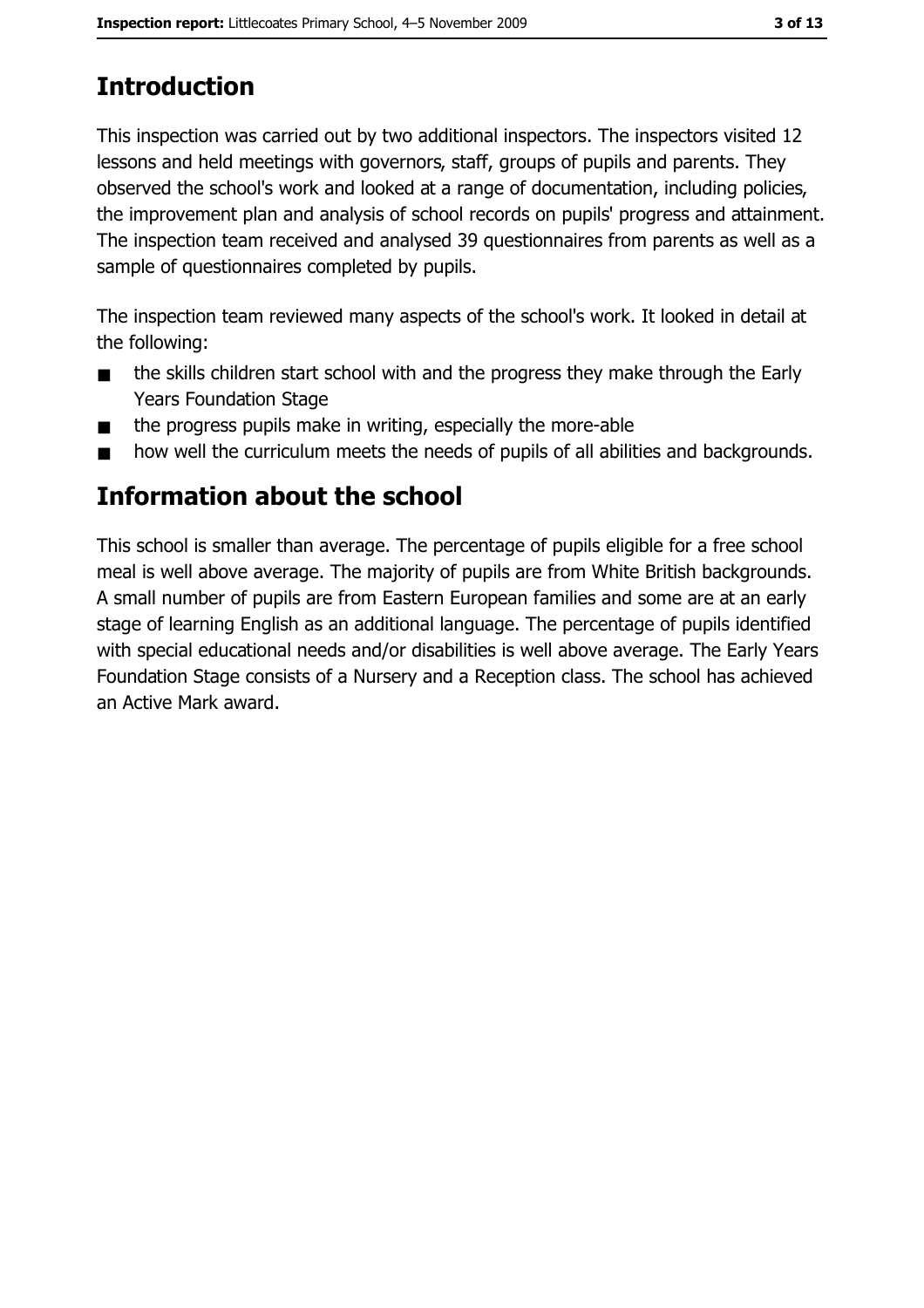# **Inspection judgements**

## Overall effectiveness: how good is the school?

#### The school's capacity for sustained improvement

## **Main findings**

Littlecoates Primary is an outstanding school. It takes excellent care of its pupils who all achieve well because of the innovative, exciting curriculum and good quality of teaching. In particular, those with special educational needs and/or disabilities make outstanding progress. The dynamic drive of the headteacher and her deputy leads to high staff morale and very effective partnership with parents and carers. 'You really couldn't ask for a better school to get the best from your child. The improvement in the last few years has been immense,' is one comment that reflected many parents' views.

The children get off to an excellent start in the Early Years Foundation Stage. Throughout the school pupils of all abilities make at least good progress from generally low starting points and leave in Year 6 with average standards. Teachers make excellent use of rigorous assessment procedures to set challenging targets for pupils, leading to rapidly increasing rates of progress. Although pupils achieve well in all subjects, standards of writing are not as high as those for mathematics and science which are above average.

Pupils' spiritual, moral, social and cultural development is outstanding. As a result, pupils are inquisitive, enthusiastic and self-aware. They make an outstanding contribution to their community through roles such as playground leaders and school councillors, and through their commitment to many charities. Pupils feel very safe and well cared for, and are confident that there is always someone to turn to if they need support. The pupils' participation in healthy lifestyles is good. They take good advantage of nourishing school meals and participate in a wide range of sporting activities. Their behaviour is outstanding and they are polite and considerate to others.

Pupils' achievement and personal development has improved well since the last inspection. The senior leadership team leads by example and procedures for monitoring and improving the quality of teaching are outstanding. Staff, pupils and parents contribute to sharply focused self-evaluation and priorities for development are accurate and achievable. This has resulted in continuous improvement despite many staff changes. Community cohesion is good and parents particularly welcome the many training opportunities the school provides. The school takes a leading role within the local authority in developing several aspects of provision in other schools such as assessment and planning process. This has had a particularly positive impact on the school's provision in the Early Years Foundation Stage and in ensuring that the most vulnerable pupils achieve very well. Equality of opportunity is outstanding as a result. The school is consistently making headway in addressing any weaknesses and has an outstanding capacity to continue to improve.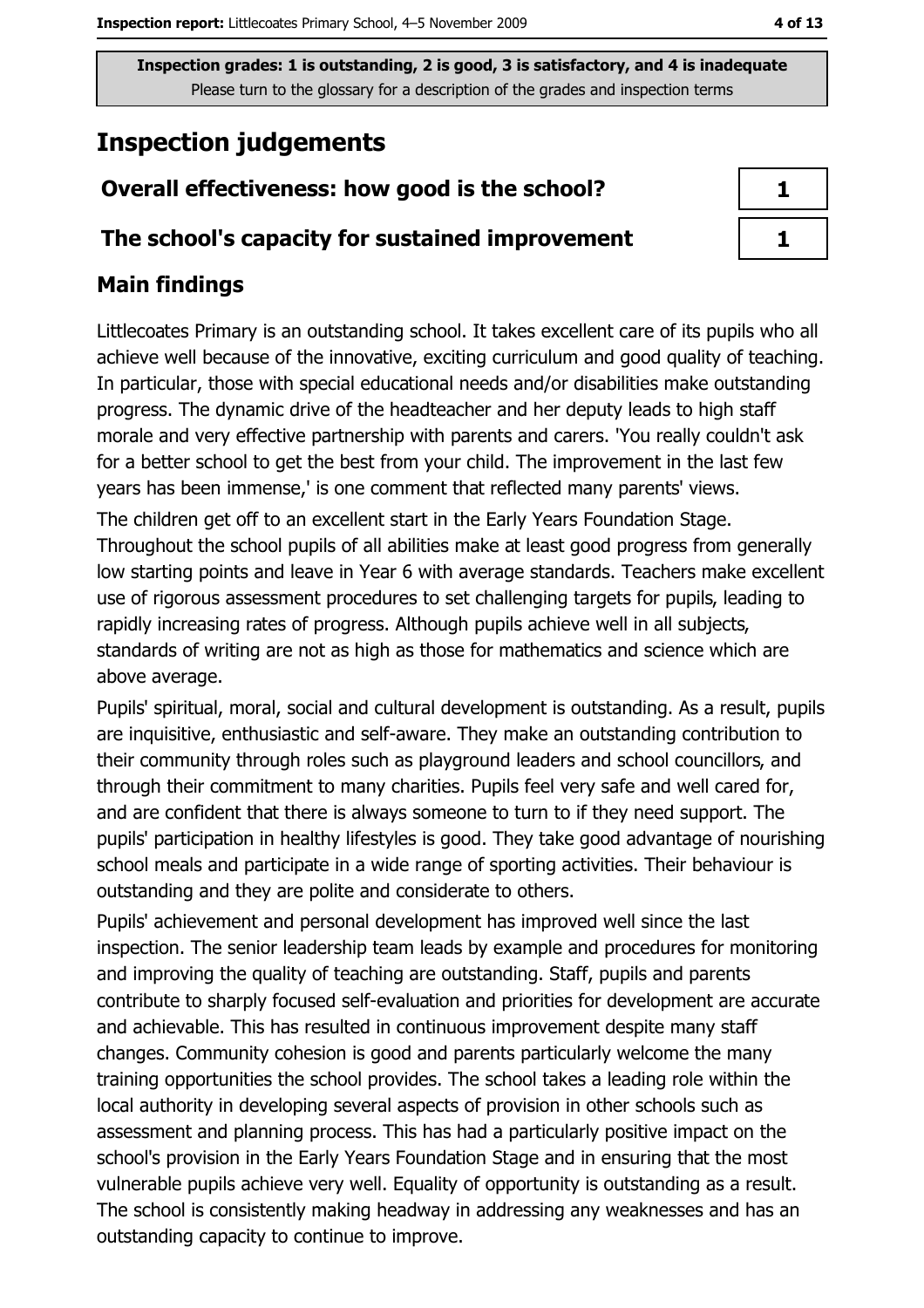#### What does the school need to do to improve further?

Raise standards of pupils' writing to those of other subjects by speeding up the  $\blacksquare$ implementation of the priorities already identified in the school development plan.

#### Outcomes for individuals and groups of pupils

The inspection team fully agrees with the positive views pupils have of the school.

Pupils thoroughly enjoy their time at school and work hard in lessons. They work well individually and collaboratively. Their outstanding behaviour and above average attendance make an excellent contribution to their learning. All groups of pupils make at least good progress, because they receive good quality teaching and the strong, caring ethos helps them develop very positive attitudes to learning. This is a good improvement since the last inspection, and there are many key strengths as follows.

These are the grades for pupils' outcomes

| Pupils' achievement and the extent to which they enjoy their learning                                                     |                         |  |  |
|---------------------------------------------------------------------------------------------------------------------------|-------------------------|--|--|
| Taking into account:<br>Pupils' attainment <sup>1</sup>                                                                   | 3                       |  |  |
| The quality of pupils' learning and their progress                                                                        | $\mathcal{P}$           |  |  |
| The quality of learning for pupils with special educational needs and/or<br>disabilities and their progress               | 1                       |  |  |
| The extent to which pupils feel safe                                                                                      | 1                       |  |  |
| <b>Pupils' behaviour</b>                                                                                                  | 1                       |  |  |
| The extent to which pupils adopt healthy lifestyles                                                                       | $\overline{\mathbf{2}}$ |  |  |
| The extent to which pupils contribute to the school and wider community                                                   |                         |  |  |
| The extent to which pupils develop workplace and other skills that will<br>contribute to their future economic well-being | $\overline{\mathbf{2}}$ |  |  |
| Taking into account:<br>Pupils' attendance <sup>1</sup>                                                                   | 2                       |  |  |
| The extent of pupils' spiritual, moral, social and cultural development                                                   | 1                       |  |  |

## How effective is the provision?

 $\mathbf{1}$ 

The grades for attainment and attendance are: 1 is high; 2 is above average; 3 is broadly average; and 4 is low.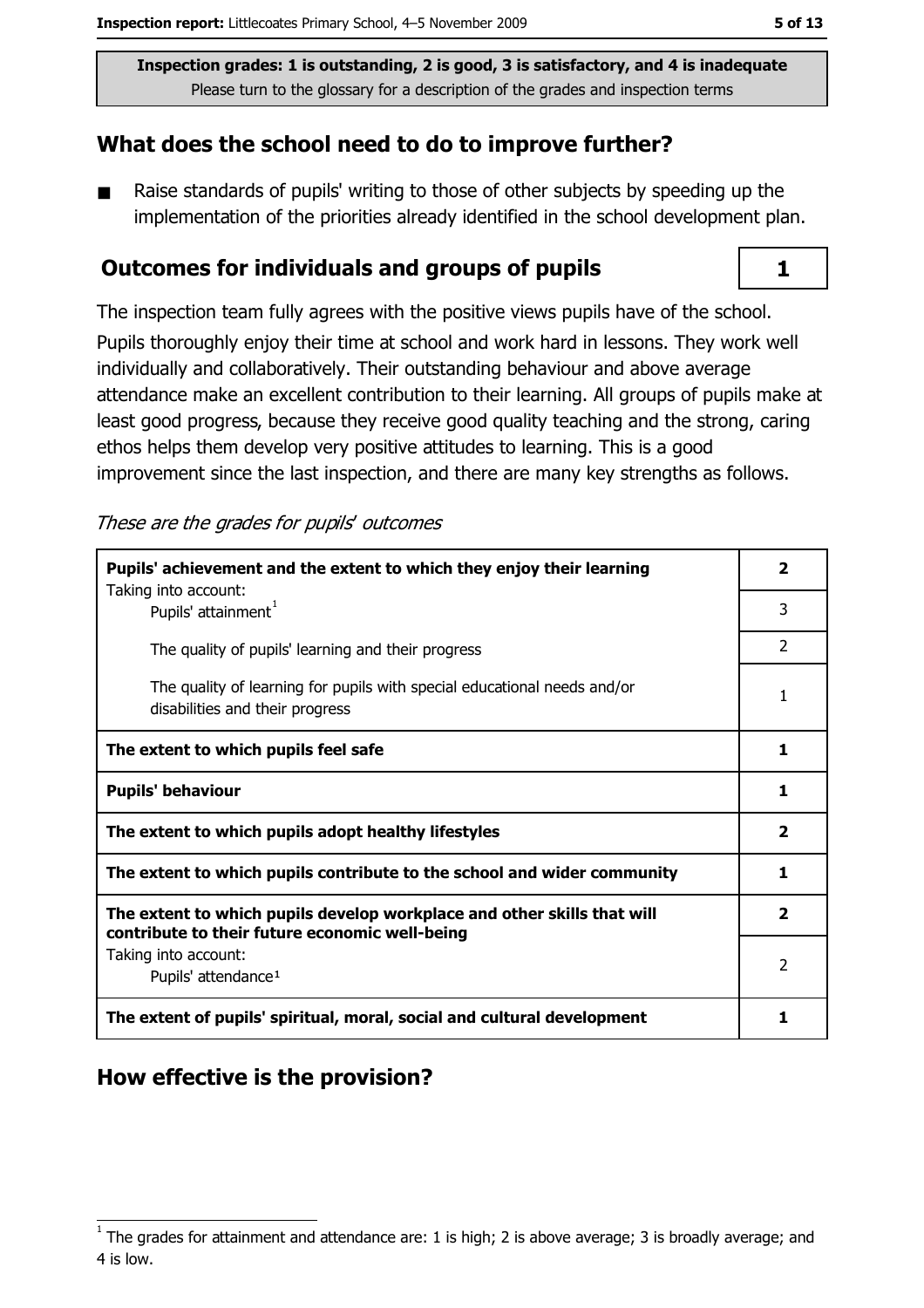The quality of teaching is good overall and sometimes outstanding. Features of most lessons included:

- outstanding lesson planning for the next steps of learning built upon very precise assessments of pupils' achievement
- excellent classroom management creating a very positive and academic learning  $\blacksquare$ environment
- lessons that are fun, brought to life through role-play, the use of a wide range of  $\blacksquare$ ICT, competitions and games
- skilled questioning by adults to deepen pupils' understanding and help them  $\blacksquare$ consolidate their ideas
- high expectations for pupils to organise and improve their own work  $\blacksquare$
- $\blacksquare$ teachers and teaching assistants working closely together to ensure pupils of all abilities are fully included and progress well.

Very occasionally, pupils work too slowly because the teacher does not explain the main points clearly enough or does not intervene soon enough to ensure pupils know how to succeed. The curriculum is outstanding because pupils contribute to its planning and organisation and take a high level of responsibility for reaching the next stages in their learning. From the very start of the school term, pupils participate in a range of exciting activities to promote their personal development and breadth of experiences. The work is practical and challenging and enriched by several visits and visitors. Several classes work together on a common theme such as World War 2, which makes learning in all subjects meaningful. The curriculum is exceptionally well planned, interlinking a wide range of subject areas to promote all aspects of learning. The promotion of pupils' social and emotional learning is a strength of the school and contributes significantly to the progress of all pupils, especially the most vulnerable. The school makes good use of specialist teachers to enrich learning and help pupils reach high standards in many areas such as dance and modern foreign languages. ICT is used very well throughout the school, especially for communication skills.

Pupils receive outstanding care and support and this strong, fully inclusive ethos makes a significant contribution to successful learning. It is built on very strong and well planned policies which are consistently and imaginatively applied. The welfare of all pupils, especially the most vulnerable, is paramount and staff are rigorous and persistent in ensuring high levels of care. Very good partnerships with Education Welfare, Behavioural Support Units, the school's learning mentor and many other agencies promote high standards of care which are appreciated by parents.

These are the grades for the quality of provision

| The quality of teaching                                                                                    |  |
|------------------------------------------------------------------------------------------------------------|--|
| Taking into account:<br>The use of assessment to support learning                                          |  |
| The extent to which the curriculum meets pupils' needs, including, where<br>relevant, through partnerships |  |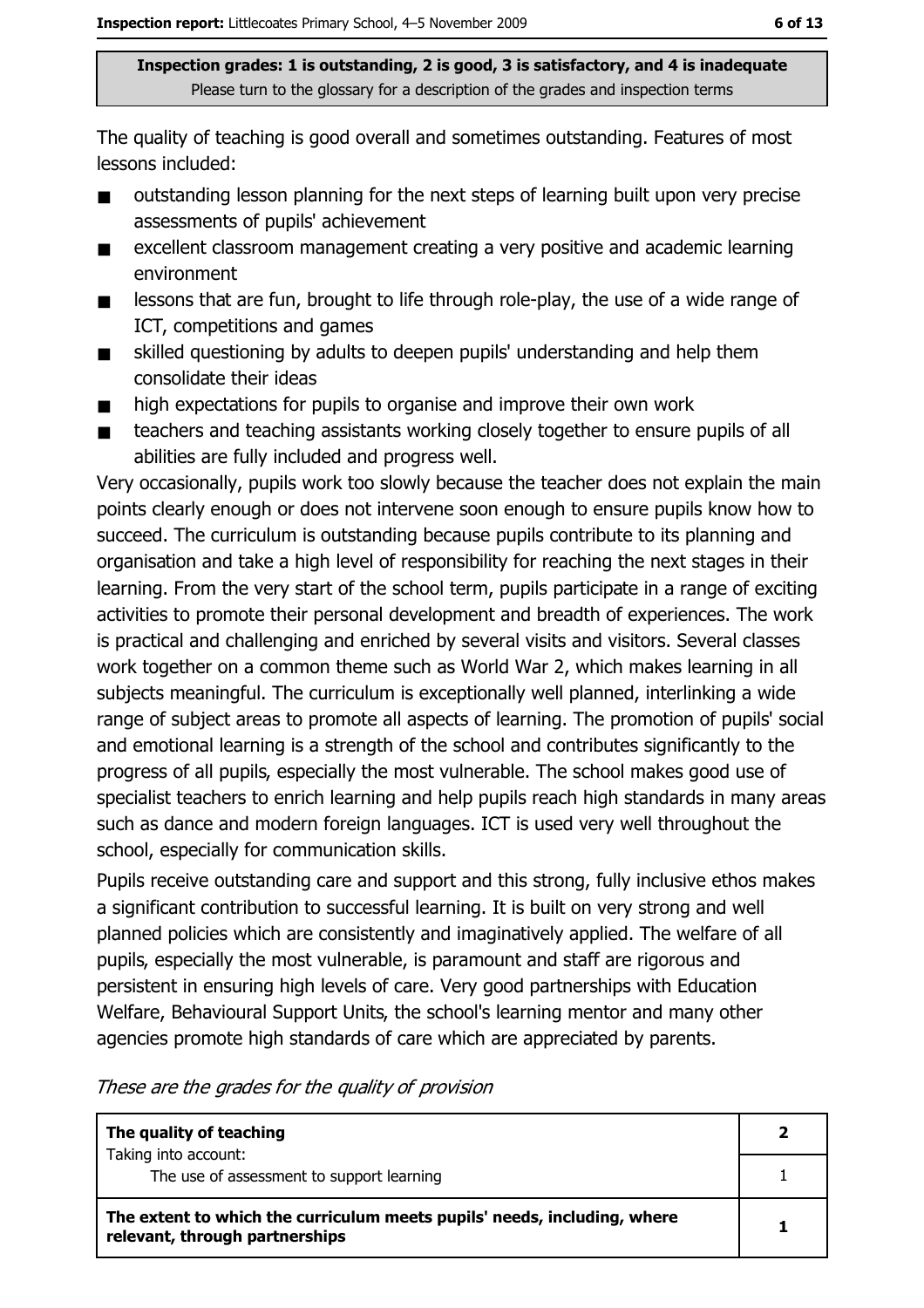#### The effectiveness of care, guidance and support

#### How effective are leadership and management?

Leaders and managers are very ambitious for the school and its pupils. They have created a very safe and secure learning environment in which pupils enjoy their education. The school is incisive and thorough in monitoring the success of new initiatives and ensuring all pupils benefit. This has had a good impact on driving up standards for all groups of pupils. Safeguarding systems and procedures are thorough and have a high priority in school. Efficient systems are in place to manage the security and health and safety of pupils and adults. There are clear roles and responsibilities for all staff and governors. All agencies work together to safeguard and protect pupils and to respond to any concerns. Systems to support the most vulnerable pupils are rigorous, recorded in detail and the impact evaluated. The school's effectiveness in promoting equality of opportunity is seen in the increased success of pupils with a gift or talent as well as those who need support in their learning. The school is fully inclusive and has an excellent track record of ensuring that less able and vulnerable pupils succeed. The promotion of community cohesion is good and the school makes a good contribution to the local and wider communities. It uses the curriculum well to broaden pupils' horizons about other cultures and lifestyles. However, links with other schools in different cultural and economic circumstances are at an early stage of development. Governors provide good support and challenge. They fulfil all their statutory duties effectively and ensure that the school is well resourced. Governors have made a particularly good contribution to pupils' personal development through leading the development of community cohesion and pupils' enterprise schemes.

| The effectiveness of leadership and management in embedding ambition and<br>driving improvement                                                                     |   |  |  |
|---------------------------------------------------------------------------------------------------------------------------------------------------------------------|---|--|--|
| Taking into account:<br>The leadership and management of teaching and learning                                                                                      |   |  |  |
| The effectiveness of the governing body in challenging and supporting the<br>school so that weaknesses are tackled decisively and statutory responsibilities<br>met |   |  |  |
| The effectiveness of the school's engagement with parents and carers                                                                                                | 1 |  |  |
| The effectiveness of partnerships in promoting learning and well-being                                                                                              |   |  |  |
| The effectiveness with which the school promotes equality of opportunity and<br>tackles discrimination                                                              |   |  |  |
| The effectiveness of safeguarding procedures                                                                                                                        | 1 |  |  |
| The effectiveness with which the school promotes community cohesion                                                                                                 |   |  |  |

|  |  | These are the grades for leadership and management |
|--|--|----------------------------------------------------|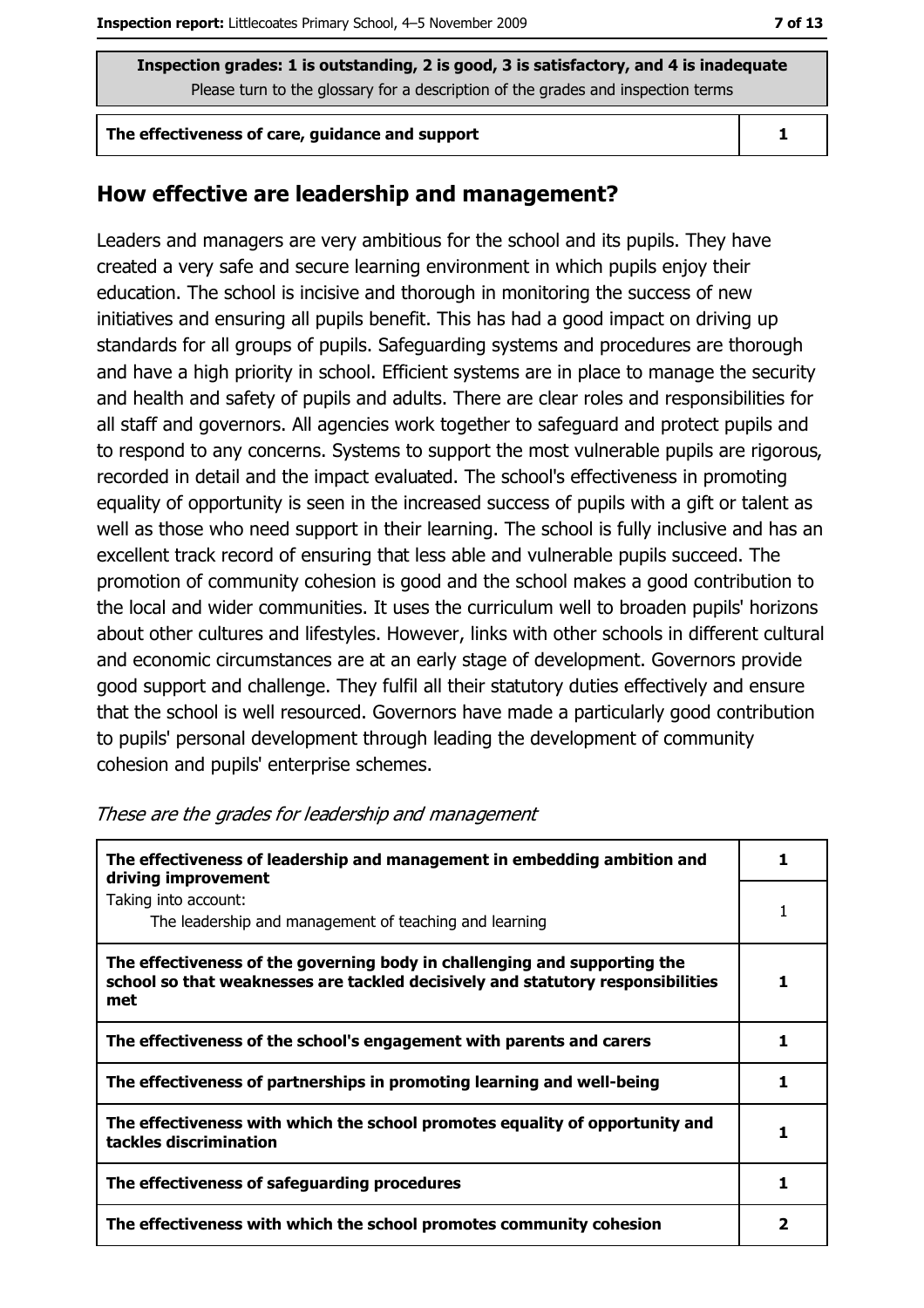The effectiveness with which the school deploys resources to achieve value for money

 $\mathbf{1}$ 

## **Early Years Foundation Stage**

When they start school children's ability levels are well below those expected for their age. They get off to a flying start in their learning, and develop a real thirst for learning, because:

- home visits and very effective information for parents help children make the best  $\blacksquare$ possible start in Nursery
- the exceptional quality of assessment and planning procedures ensure the best  $\blacksquare$ possible progress in all areas of learning
- adult-led group sessions are very keenly focused on moving children on in their  $\blacksquare$ learning
- children greatly enjoy exploring the wide range of stimulating learning activities  $\blacksquare$ both indoors and outside
- staff skilfully intervene to boost children's self-esteem, support their language  $\blacksquare$ development and get them thinking
- excellent welfare arrangements and very positive relationships ensure children feel  $\blacksquare$ very safe and secure, and settle extremely quickly
- the highly committed staff team are constantly seeking how to improve the  $\blacksquare$ provision further.

As a result of excellent leadership, children grow in confidence and make very rapid progress and they are clearly very proud of their accomplishments.

#### These are the grades for the Early Years Foundation Stage

| <b>Overall effectiveness of the Early Years Foundation Stage</b>                             |  |
|----------------------------------------------------------------------------------------------|--|
| Taking into account:<br>Outcomes for children in the Early Years Foundation Stage            |  |
| The quality of provision in the Early Years Foundation Stage                                 |  |
| The effectiveness of leadership and management of the Early Years<br><b>Foundation Stage</b> |  |

## **Views of parents and carers**

Parents and carers are very supportive of the school. They value the opportunities to be involved in their children's learning and feel well informed about the progress they make. They feel that the school is very safe and levels of care are high. The school never fails to excel,' is typical of the views they expressed on questionnaires. They feel teachers are approachable and the quality of teaching is good. The inspection team agrees with the views expressed.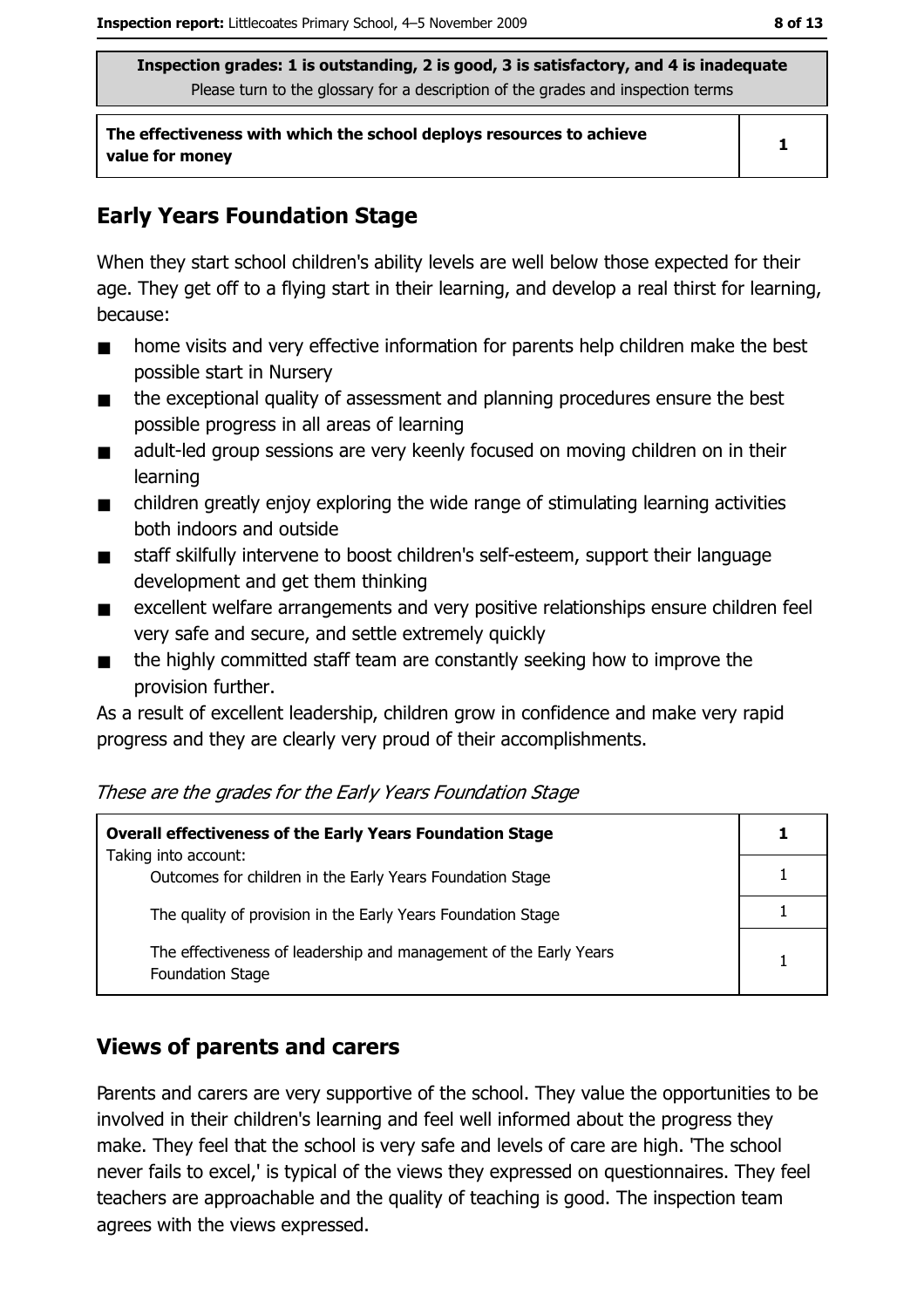#### Responses from parents and carers to Ofsted's questionnaire

Ofsted invited all the registered parents and carers of pupils registered at Littlecoates Primary School to complete a questionnaire about their views of the school.

In the questionnaire, parents and carers were asked to record how strongly they agreed with 13 statements about the school.

The inspector received 39 completed questionnaires by the end of the on-site inspection. In total, there are 129 pupils registered at the school.

| <b>Statements</b>                                                                                                                                                                                                                                       | <b>Agree</b> | <b>Strongly</b> |              | <b>Strongly</b><br><b>Disagree</b><br><b>Agree</b><br>disagree |                |               |              |               |
|---------------------------------------------------------------------------------------------------------------------------------------------------------------------------------------------------------------------------------------------------------|--------------|-----------------|--------------|----------------------------------------------------------------|----------------|---------------|--------------|---------------|
|                                                                                                                                                                                                                                                         | <b>Total</b> | $\frac{1}{2}$   | <b>Total</b> | $\frac{1}{2}$                                                  | <b>Total</b>   | $\frac{0}{0}$ | <b>Total</b> | $\frac{1}{2}$ |
| My child enjoys school                                                                                                                                                                                                                                  | 23           | 68              | 11           | 32                                                             | $\mathbf 0$    | 0             | 0            | $\mathbf 0$   |
| The school keeps my child<br>safe                                                                                                                                                                                                                       | 25           | 74              | 9            | 26                                                             | $\mathbf 0$    | 0             | 0            | $\mathbf 0$   |
| The school informs me<br>about my child's progress                                                                                                                                                                                                      | 22           | 65              | 12           | 35                                                             | 0              | 0             | $\mathbf{0}$ | 0             |
| My child is making enough<br>progress at this school                                                                                                                                                                                                    | 21           | 62              | 11           | 32                                                             | $\mathbf{1}$   | 3             | 0            | 0             |
| The teaching is good at this<br>school                                                                                                                                                                                                                  | 21           | 62              | 12           | 35                                                             | $\mathbf{1}$   | 3             | 0            | 0             |
| The school helps me to<br>support my child's learning                                                                                                                                                                                                   | 18           | 53              | 12           | 35                                                             | $\mathbf{1}$   | 3             | 0            | $\mathbf 0$   |
| The school helps my child to<br>have a healthy lifestyle                                                                                                                                                                                                | 19           | 56              | 15           | 44                                                             | $\mathbf 0$    | 0             | 0            | $\mathbf 0$   |
| The school makes sure that<br>my child is well prepared for<br>the future (for example<br>changing year group,<br>changing school, and for<br>children who are finishing<br>school, entering further or<br>higher education, or<br>entering employment) | 18           | 53              | 15           | 44                                                             | $\mathbf 0$    | 0             | $\mathbf 0$  | $\mathbf 0$   |
| The school meets my child's<br>particular needs                                                                                                                                                                                                         | 20           | 59              | 12           | 35                                                             | $\mathbf{1}$   | 3             | $\Omega$     | $\mathbf 0$   |
| The school deals effectively<br>with unacceptable behaviour                                                                                                                                                                                             | 19           | 56              | 13           | 38                                                             | $\overline{2}$ | 6             | 0            | $\mathbf 0$   |
| The school takes account of<br>my suggestions and<br>concerns                                                                                                                                                                                           | 17           | 50              | 15           | 44                                                             | $\mathbf 0$    | 0             | 0            | $\bf{0}$      |
| The school is led and<br>managed effectively                                                                                                                                                                                                            | 17           | 50              | 17           | 50                                                             | $\mathbf 0$    | $\mathbf 0$   | $\mathbf 0$  | $\mathbf 0$   |
| Overall, I am happy with my<br>child's experience at this<br>school                                                                                                                                                                                     | 21           | 62              | 12           | 35                                                             | $\pmb{0}$      | 0             | $\mathbf 0$  | 0             |

The table above summarises the responses that parents and carers made to each statement. The percentages indicate the proportion of parents and carers giving that response out of the total number of completed questionnaires. Where one or more parents and carers chose not to answer a particular question, the percentages will not add up to 100%.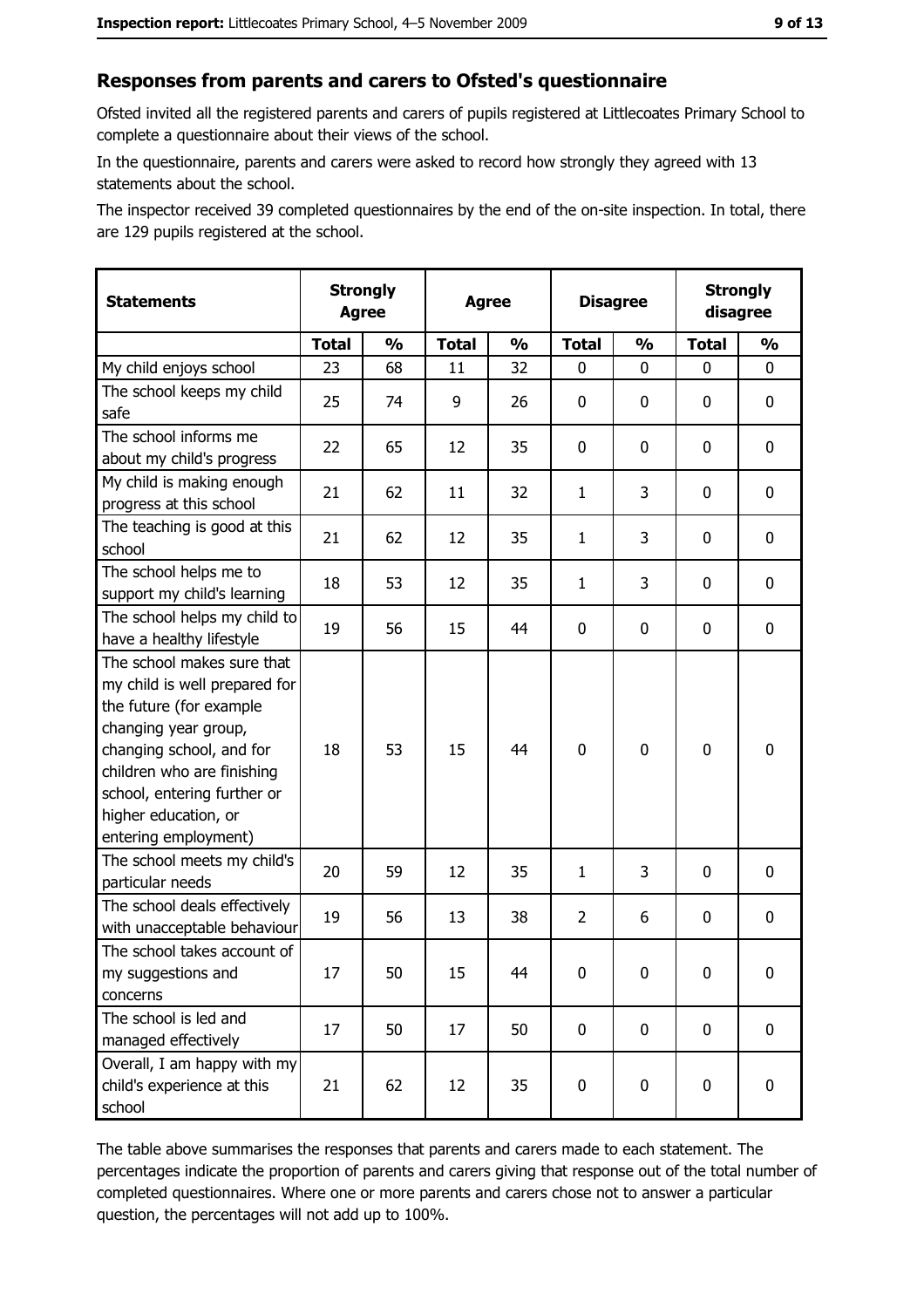# Glossary

| <b>Grade</b> | <b>Judgement</b> | <b>Description</b>                                                                                                                                                                                                               |
|--------------|------------------|----------------------------------------------------------------------------------------------------------------------------------------------------------------------------------------------------------------------------------|
| Grade 1      | Outstanding      | These features are highly effective. An oustanding<br>school provides exceptionally well for its pupils' needs.                                                                                                                  |
| Grade 2      | Good             | These are very positive features of a school. A school<br>that is good is serving its pupils well.                                                                                                                               |
| Grade 3      | Satisfactory     | These features are of reasonable quality. A satisfactory<br>school is providing adequately for its pupils.                                                                                                                       |
| Grade 4      | Inadequate       | These features are not of an acceptable standard. An<br>inadequate school needs to make significant<br>improvement in order to meet the needs of its pupils.<br>Ofsted inspectors will make further visits until it<br>improves. |

## What inspection judgements mean

#### Overall effectiveness of schools inspected between September 2007 and July 2008

|                       | Overall effectiveness judgement (percentage of<br>schools) |      |                     |                   |  |  |
|-----------------------|------------------------------------------------------------|------|---------------------|-------------------|--|--|
| <b>Type of school</b> | <b>Outstanding</b>                                         | Good | <b>Satisfactory</b> | <b>Inadequate</b> |  |  |
| Nursery schools       | 39                                                         | 58   | 3                   | 0                 |  |  |
| Primary schools       | 13                                                         | 50   | 33                  | 4                 |  |  |
| Secondary schools     | 17                                                         | 40   | 34                  | 9                 |  |  |
| Sixth forms           | 18                                                         | 43   | 37                  | $\overline{2}$    |  |  |
| Special schools       | 26                                                         | 54   | 18                  | $\overline{2}$    |  |  |
| Pupil referral units  | 7                                                          | 55   | 30                  | 7                 |  |  |
| All schools           | 15                                                         | 49   | 32                  | 5                 |  |  |

New school inspection arrangements were introduced on 1 September 2009. This means that inspectors now make some additional judgements that were not made previously.

The data in the table above were reported in The Annual Report of Her Majesty's Chief Inspector of Education, Children's Services and Skills 2007/08.

Percentages are rounded and do not always add exactly to 100. Secondary school figures include those that have sixth forms, and sixth form figures include only the data specifically for sixth form inspection judgements.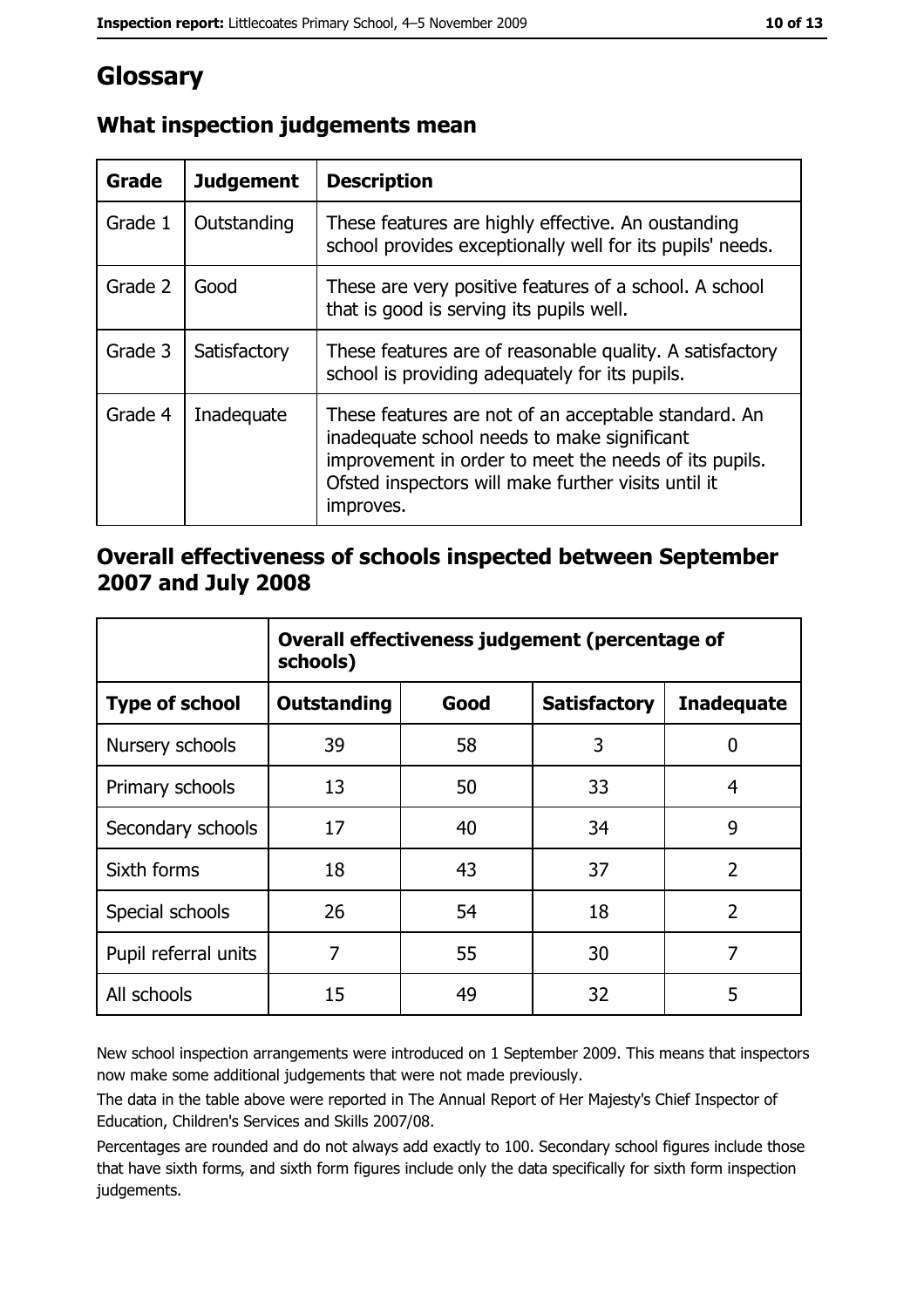# **Common terminology used by inspectors**

| Achievement:                  | the progress and success of a pupil in<br>their learning, development or training.                                                                                                                                                                                                                           |
|-------------------------------|--------------------------------------------------------------------------------------------------------------------------------------------------------------------------------------------------------------------------------------------------------------------------------------------------------------|
| Attainment:                   | the standard of the pupils' work shown by<br>test and examination results and in<br>lessons.                                                                                                                                                                                                                 |
| Capacity to improve:          | the proven ability of the school to<br>continue improving. Inspectors base this<br>judgement on what the school has<br>accomplished so far and on the quality of<br>its systems to maintain improvement.                                                                                                     |
| Leadership and management:    | the contribution of all the staff with<br>responsibilities, not just the headteacher,<br>to identifying priorities, directing and<br>motivating staff and running the school.                                                                                                                                |
| Learning:                     | how well pupils acquire knowledge,<br>develop their understanding, learn and<br>practise skills and are developing their<br>competence as learners.                                                                                                                                                          |
| <b>Overall effectiveness:</b> | inspectors form a judgement on a school's<br>overall effectiveness based on the findings<br>from their inspection of the school. The<br>following judgements, in particular,<br>influence what the overall effectiveness<br>judgement will be.                                                               |
|                               | The school's capacity for sustained<br>improvement.<br>Outcomes for individuals and groups<br>of pupils.<br>The quality of teaching.<br>The extent to which the curriculum<br>meets pupil's needs, including where<br>relevant, through partnerships.<br>The effectiveness of care, guidance<br>and support. |
| Progress:                     | the rate at which pupils are learning in<br>lessons and over longer periods of time. It<br>is often measured by comparing the<br>pupils' attainment at the end of a key<br>stage with their attainment when they<br>started.                                                                                 |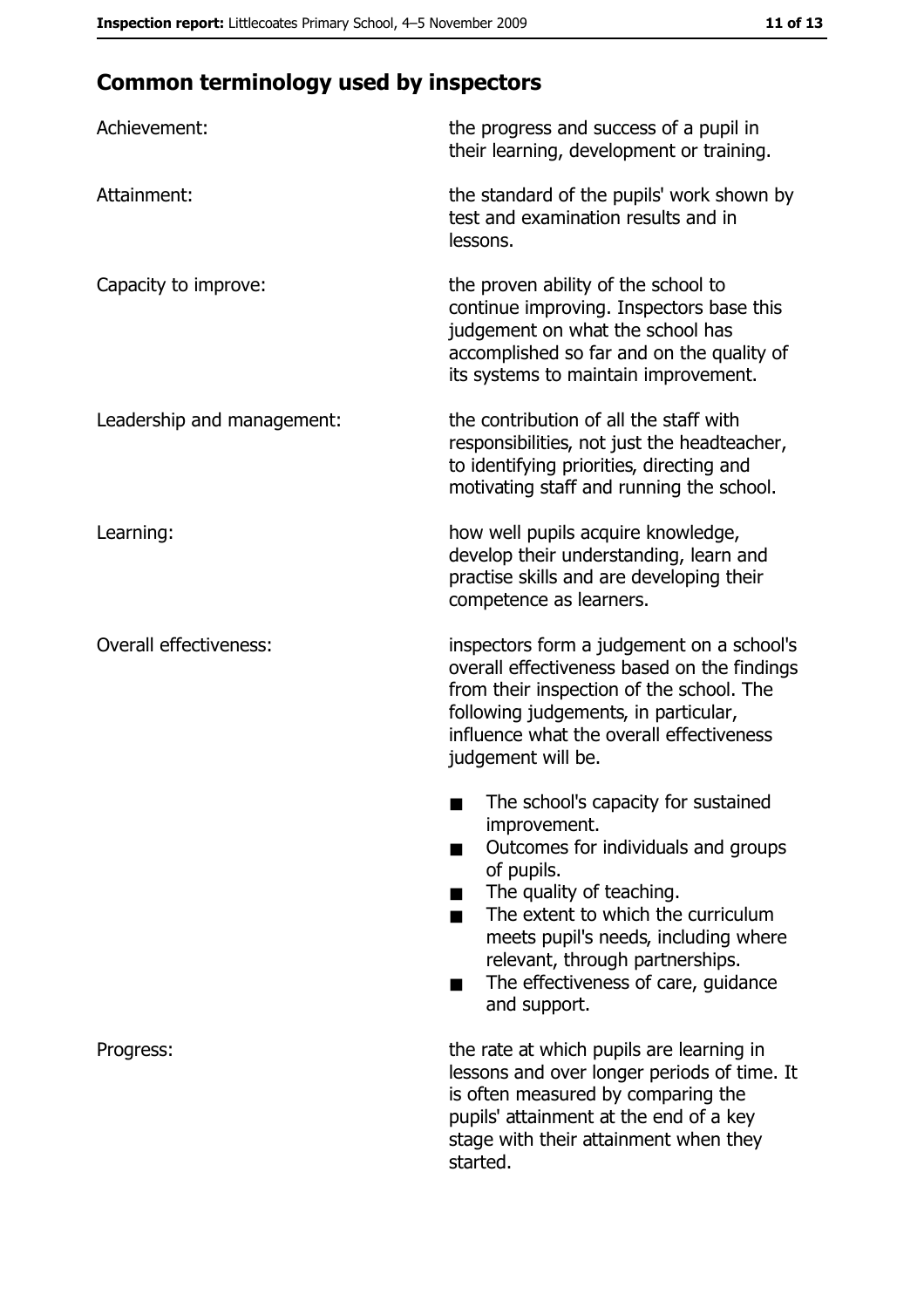This letter is provided for the school, parents and carers to share with their children. It describes Ofsted's main findings from the inspection of their school.



#### 6 November 2009

**Dear Pupils** 

#### Inspection of Littlecoates Primary School, Grimsby, DN31 2QX

Thank you for the warm welcome you gave me and my colleagues when we visited your school recently. It was a pleasure to hear about the many exciting activities you do at school and how much you appreciate the good things the adults do for you.

I thought you might like to know what we found out about your school.

- Littlecoates Primary is an outstanding school.  $\blacksquare$
- You enjoy your school and feel your lessons are fun.  $\blacksquare$
- You get off to an outstanding start in Nursery and Reception.  $\blacksquare$
- $\blacksquare$ You work very hard in your lessons and make good progress. You do well in all subjects but standards in mathematics and science are a little better than in writing
- You feel very safe and the care, quidance, and support you receive are excellent.  $\blacksquare$
- The quality of teaching is consistently good and you are given lots of fun things to  $\blacksquare$ do to help you learn.
- You told us that your work is always interesting and you study many exciting topics.  $\blacksquare$ You are right to be very proud of the exciting dance work we saw and the many good uses you make of computers and digital cameras.
- The leadership of the headteacher and all her staff is excellent and they ensure you  $\blacksquare$ get the best from your time in school.

Your governors, teachers and the staff are always working hard to make the school even better. To help them with the next stages, I have asked them to focus on helping you do even better in your written work.

You can help by continuing to work hard and enjoying your lessons.

I wish you every success in all you do in the future.

Yours sincerely

Mr Andrew Clark

Lead Inspector